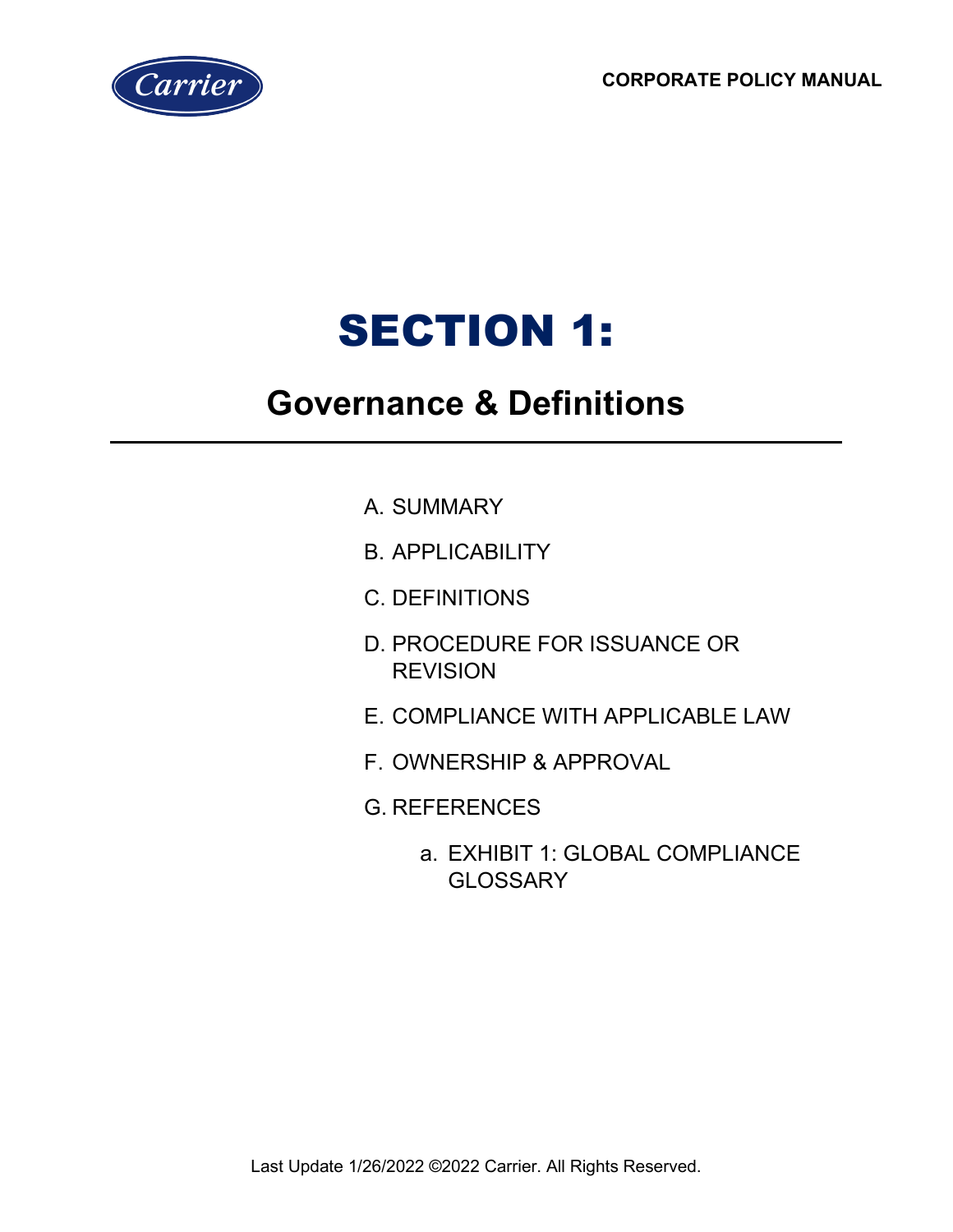

# **A. SUMMARY**

Carrier's success depends upon ensuring that the actions of its directors, officers, employees and representatives all over the world are in full compliance with the letter and spirit of all applicable laws and regulations as well as Carrier's Code of Ethics (the "Code"). The purpose of the Carrier's Corporate Policy Manual ("CPM") is to establish critical policies and procedures designed to help ensure such compliance. This policy sets forth the applicability, governance and procedures for issuance and revision of all policies contained in the CPM. This policy also defines frequently used terms.

# **B. APPLICABILITY**

All policies contained in the CPM along with any manuals, processes, procedures, standard work or sub-policies whether referenced in the CPM or issued as standalone Carrier Procedures & Standard Work ("CPSW") shall apply to Carrier (as defined below); and all directors, officers, and/or employees of Carrier, as well as any third party which has expressly acknowledged or agreed to comply with any or all CPMs or CPSW. Unless expressly stated otherwise, all references to executive officer positions in the CPM or any CPSW refer to officers of Carrier Global Corporation ("Carrier Global"), and not any subsidiary or division thereof. Newly acquired businesses, sites and/or operations shall implement the CPM and all CPSW as per the approved integration plan.

The current and enforceable version of all CPM policies and CPSW shall be maintained in Carrier's **[ePolicy](http://amc.apps.carrier.com/ePolicy_Carrier/)** application.

## **C. DEFINITIONS**

The following definitions are hereby incorporated by reference in the CPM and all CPSW. Additional definitions primarily used in specific CPM policies and CPSW issued by the Carrier Legal Department may be found in **[Exhibit 1: Compliance Glossary](http://amc.apps.carrier.com/ePolicy_Carrier/)**. To the extent any of these terms are used in any section of the CPM or any CPSW and are not defined in specific CPM or CPSW they shall be deemed to have the meaning set forth below. In the event of a conflict the definition contained in the specific CPM policy or CPSW shall control.

Carrier or the Company – shall mean Carrier Global together with its Segments, Reporting Units and Sub-Reporting Units, and all worldwide divisions, operating businesses and entities for which it has operational responsibility, so long as they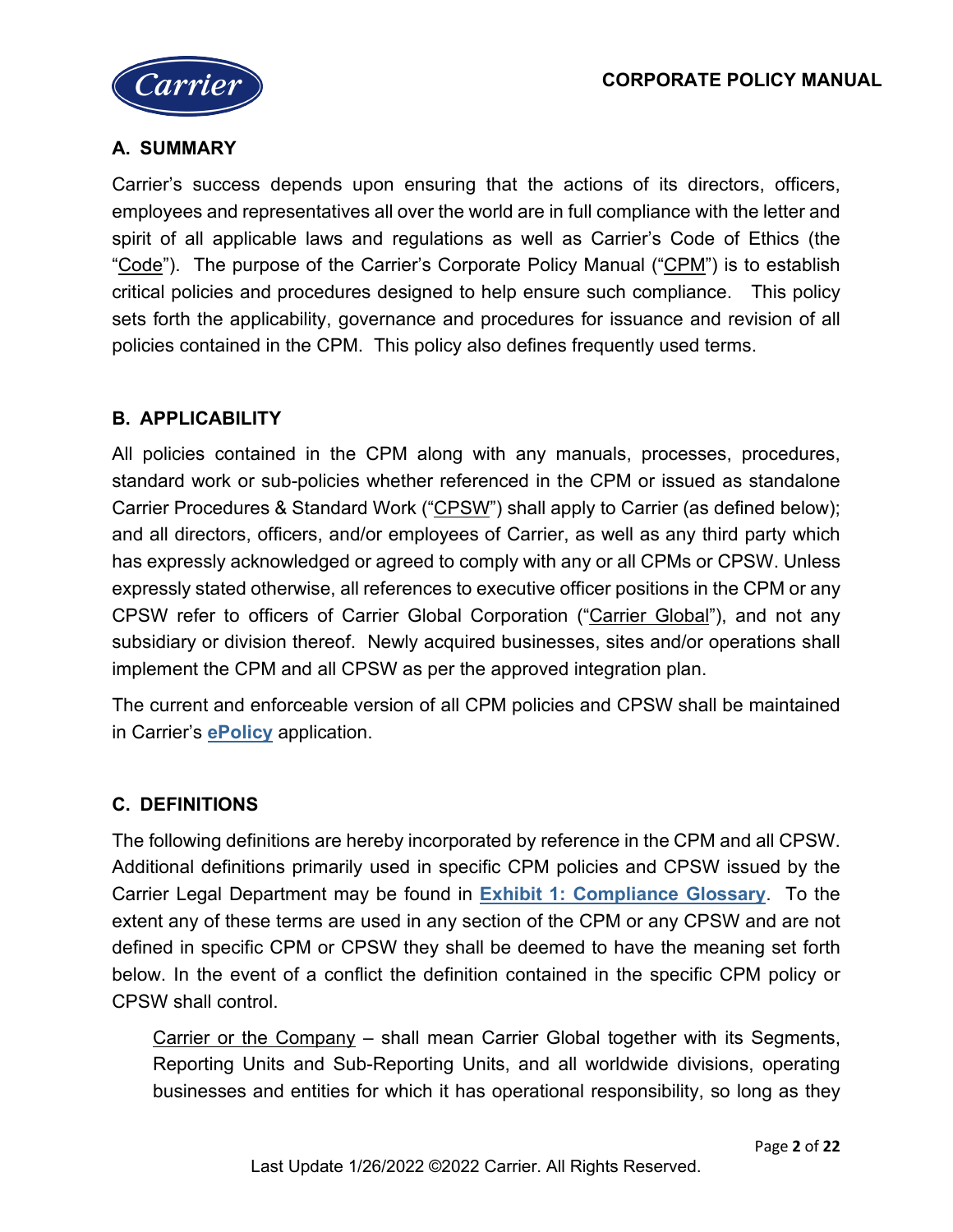

are controlled by Carrier and/or its controlled affiliates. Unless the context indicates otherwise, references to Carrier include all its directors, officers, employees and onsite leased labor.

Carrier Board of Directors, Board of Directors or the Board – shall mean the Board of Directors of Carrier Global Corporation.

Carrier Legal Counsel – An attorney performing legal work within the Carrier Legal Department, whether at the Carrier World Headquarters ("WHQ") or one of its Segments, Reporting Units or Sub-Reporting Units.

Carrier Executive Committee – shall be comprised of Carrier's Chief Executive Officer, Carrier's CFO and Carrier's CLO.

Carrier Executive Leadership Team or Carrier ELT – shall be comprised of Carrier's Chief Executive Officer and all Carrier employees reporting directly to the CEO.

CEO – shall mean the Carrier's Chief Executive Officer.

CFO – shall mean the Carrier Senior Vice President, Chief Financial Officer.

CHRO – shall mean the Carrier Senior Vice President, Chief Human Resources Officer.

CLO – shall mean the Carrier Senior Vice President, Chief Legal Officer.

CTO – shall mean the Carrier Senior Vice President and Chief Digital Officer.

Control – means the power, directly or indirectly, to:

- vote more than 50% of an entity's securities having voting power to appoint members of the entity's governance body; or
- direct or cause the direction of an entity's day-to-day business decisions and policies, whether through the ownership of voting securities, by contract, or otherwise.

Corporate – shall refer to the Carrier Corporate office comprised of WHQ functional departments, leadership and staff as opposed to Segment, Reporting Unit and Sub-Reporting unit leadership and staff.

DT – shall refer to the Digital Technology Function (formerly known as IT).

Function or Functional – shall refer to a functional organization (e.g. HR, Legal, etc.) within WHQ, a Segment or Reporting Unit.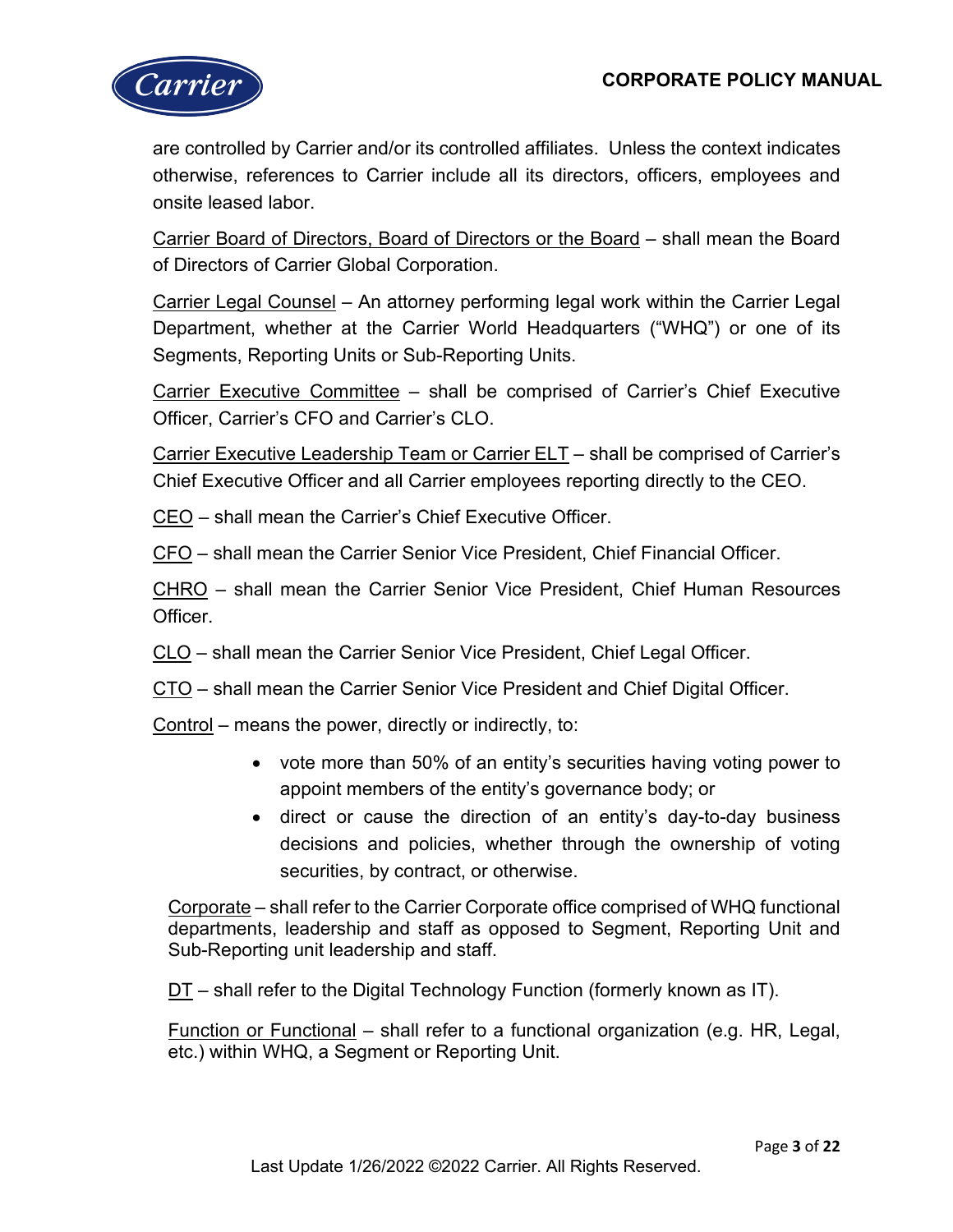

Product or Service – Any product manufactured by Carrier, sold by Carrier or branded under a Carrier owned brand, or a service provided by Carrier, including installation, maintenance or repair.

Reporting Unit – A business or operating entity reporting directly to a Segment (e.g. Commercial HVAC, Residential HVAC, Fire & Security Products and Refrigeration).

Reporting Unit Counsel – The lead attorney in the Reporting Unit.

SEC – The U.S. Securities and Exchange Commission.

Segment – Refers to a group of one or more businesses and/or legal entities identified as a segment for SEC reporting purposes. As of the date of initial issuance of this policy three Segments have been recognized - HVAC, Fire & Security and Refrigeration.

Segment Counsel – The lead attorney in the Segment.

Sub-Reporting Unit – A business or operating entity reporting to a Reporting Unit or Carrier WHQ (e.g. CCR, Truck Trailer Americas, HVAC NA Field Service, Kidde, LenelS2).

Sub-Reporting Unit Counsel – The lead attorney in the Sub-Reporting Unit.

WHQ - Carrier World Headquarters.

Please **[Exhibit 1](http://amc.apps.carrier.com/ePolicy_Carrier/)** for additional definitions in the **[Global Compliance Glossary](http://amc.apps.carrier.com/ePolicy_Carrier/)**.

#### **D. ISSUANCE OR REVISION OF CPM**

A request for issuance, deletion, or revision of policies contained in the CPM may originate from anywhere in Carrier; however, drafting of the policy or any revision as well as final approval authority rests with the Carrier WHQ department responsible for the policy an identified in the table below:

| <b>CPM Title</b>                          | CPM No. | Responsible Carrier WHQ Department |
|-------------------------------------------|---------|------------------------------------|
| Governance & Definitions                  |         | Legal & Compliance                 |
| Environmental Health & Safety             | 2       | <b>Operations</b>                  |
| <b>Product &amp; Services Integrity</b>   |         | <b>Operations/Product Safety</b>   |
| Global Ethics & Compliance   4<br>Program |         | Legal & Compliance                 |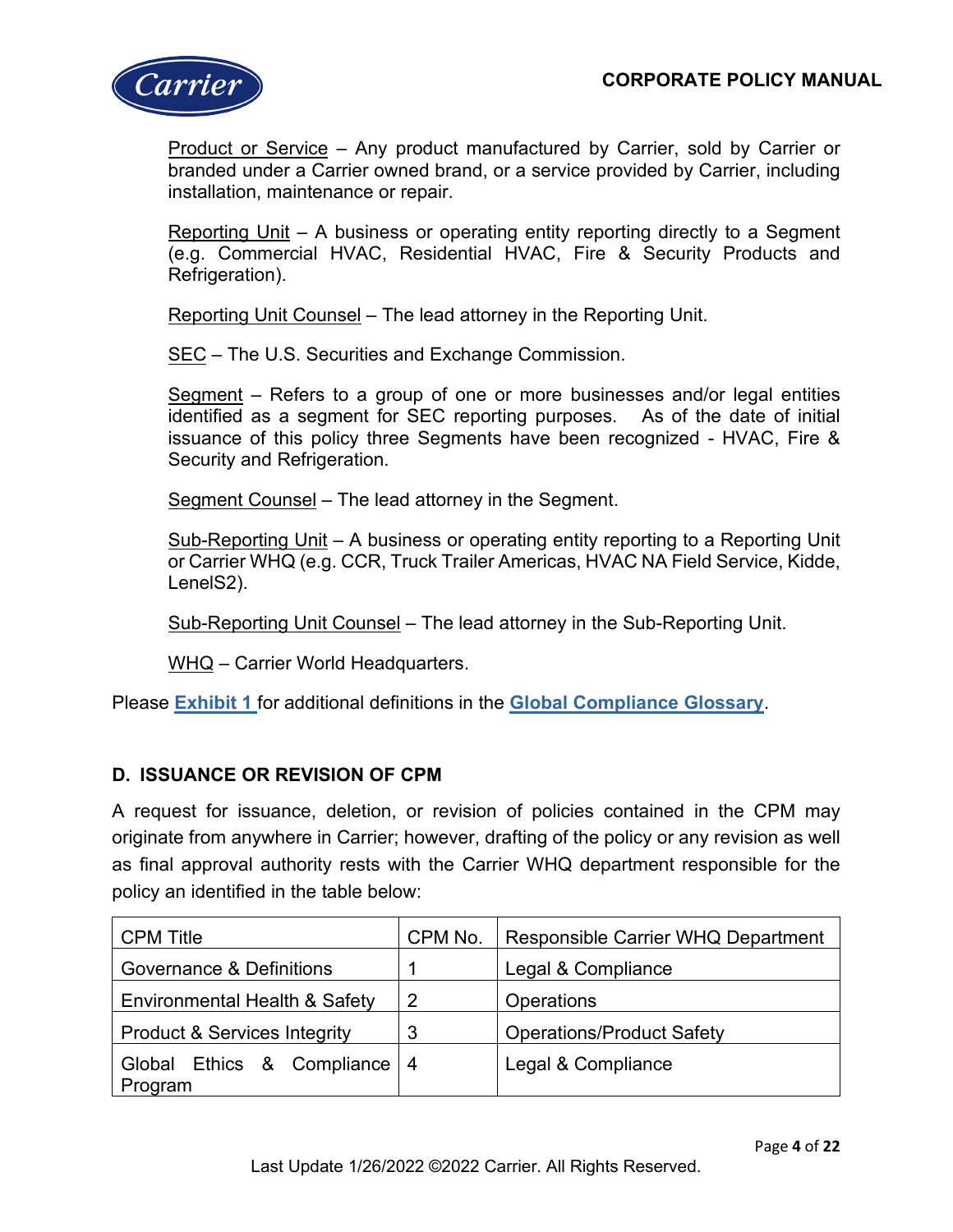

| <b>Antitrust Compliance Program</b>                  | 5              | Legal & Compliance                 |
|------------------------------------------------------|----------------|------------------------------------|
| <b>Physical &amp; Electronic Security</b>            | 6              | Legal & Compliance                 |
| <b>Conflict of Interest</b>                          | $\overline{7}$ | Legal & Compliance                 |
| <b>Anti-Corruption Program</b>                       | 8              | Legal & Compliance                 |
| <b>International Trade Compliance</b>                | 9              | Legal & Compliance                 |
| <b>Intellectual Property</b>                         | 10             | Legal & Compliance                 |
| <b>Philanthropic Donations</b>                       | 11             | Communications                     |
| <b>Government Relations</b>                          | 12             | Legal & Compliance                 |
| <b>Investor Relations/SEC</b>                        | 13             | Legal & Compliance                 |
| <b>Corporate Governance/Records</b>                  | 14             | Legal & Compliance                 |
| Mergers,<br>Acquisitions<br>&<br><b>Divestitures</b> | 15             | <b>Corporate Development</b>       |
| <b>Enterprise Risk Management</b>                    | 16             | Legal & Compliance                 |
| Engineering                                          | 17             | Engineering                        |
| Finance                                              | 18             | Finance                            |
| <b>Human Resources</b>                               | 19             | <b>Human Resources</b>             |
| <b>Customer Contracting</b>                          | 20             | Legal & Compliance                 |
| Procurement                                          | 21             | Operations                         |
| <b>Marketing &amp; Communications</b>                | 22             | Communications                     |
| <b>Digital Technology</b>                            | 23             | <b>Digital Technology</b>          |
| <b>Privacy Compliance Program</b>                    | 24             | Legal & Compliance                 |
| <b>Product Cybersecurity</b>                         | 25             | Engineering                        |
| Manufacturing & Logistics                            | 26             | Operations                         |
| <b>Flight Operations</b>                             | 27             | Legal & Compliance                 |
| <b>Human Rights Policy</b>                           | 28             | Human Resources/Legal & Compliance |

In the event of a policy issuance or revision, the responsible Carrier WHQ department must consult with the Carrier Legal Department to identify and obtain any required approvals (e.g. Executive Committee, Board of Directors) prior to publishing any new or revised CPM.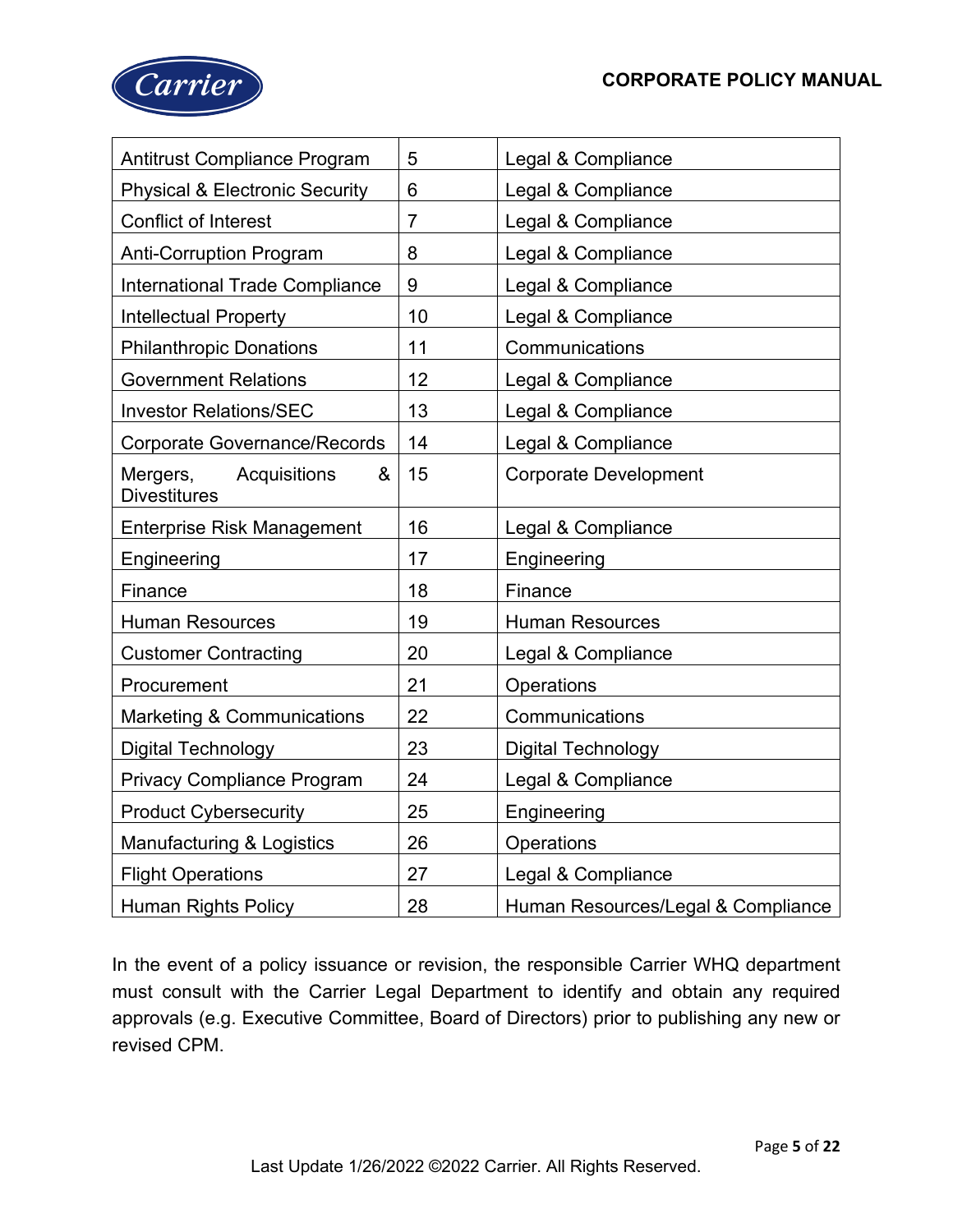

Unless other approvals are first required, upon approval by the executive leader of the functional WHQ department with responsibility for the policy, the policy will be considered final and will be effective when published on Carrier's **[ePolicy](http://amc.apps.carrier.com/ePolicy_Carrier/)** application.

All policies will be reviewed as needed, and at least every four years following their issuance.

The format for corporate policies is provided as Exhibit 2.

## **E. COMPLIANCE WITH APPLICABLE LAW**

To the extent compliance with any section of the CPM or any related CPSW would violate any applicable law or regulation in a particular jurisdiction, such CPM and/or CPSW shall be either modified or deemed not to apply in such jurisdiction to the minimum extent necessary to ensure compliance with such laws or regulations.

#### **F. OWNERSHIP & APPROVAL**

The Vice President, Global Compliance is the owner of this policy.

## **G. REFERENCES**

All referenced CPM and CPSW can be retrieved from **[ePolicy](http://amc.apps.carrier.com/ePolicy_Carrier/)**.

Exhibit 1 – Global Compliance Glossary

Exhibit 2 – Forma for Corporate Policies

CPSW-1A: Carrier Procedures & Standard Work Governance

Carrier Corporate Policy Manual (all)

Carrier Procedures & Standard Work (all)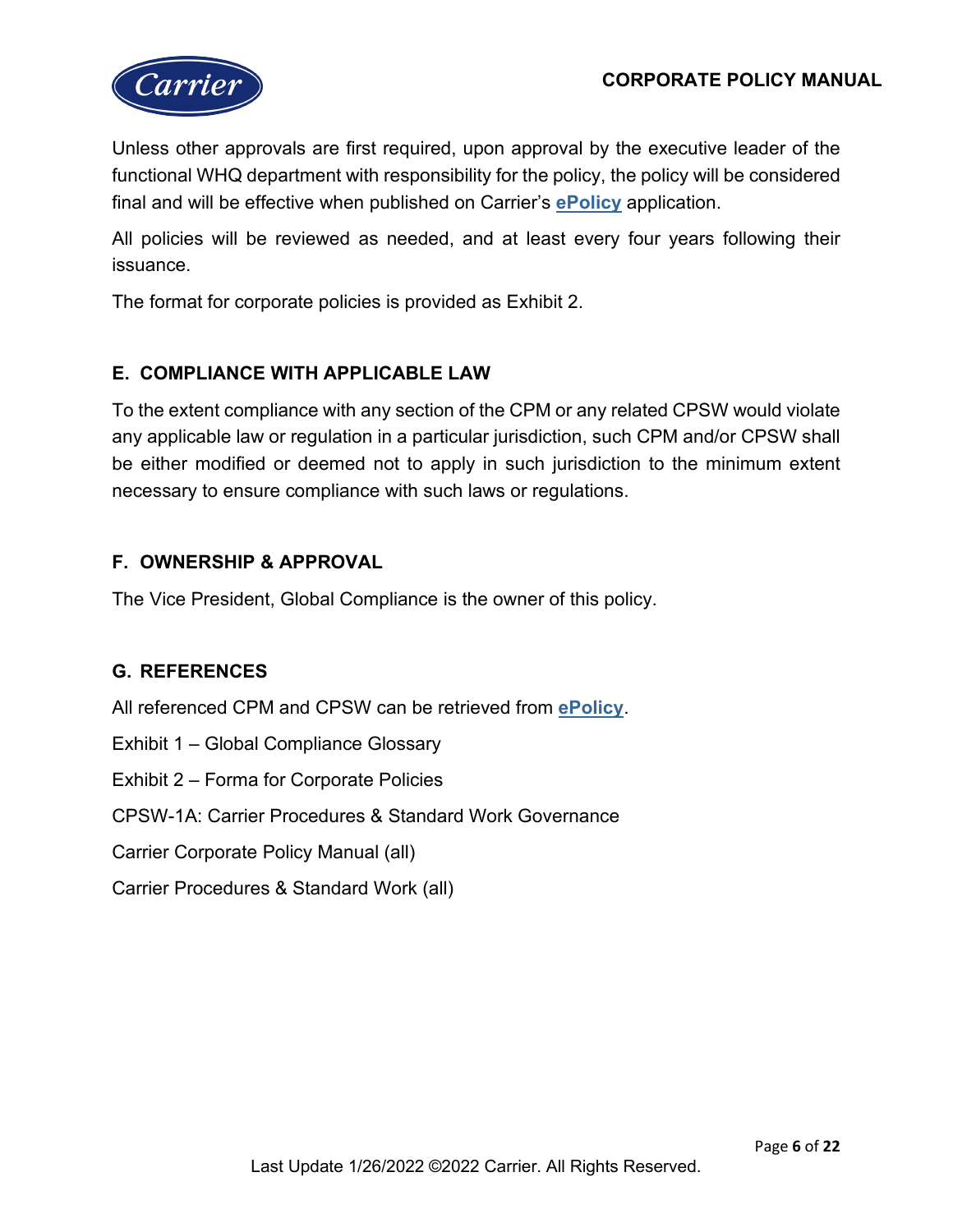

# **EXHIBIT 1**

# **GLOBAL COMPLIANCE GLOSSARY**

**Capitalized terms used herein but not defined have the meanings ascribed to them in CPM 1: Applicability and Governance**

#### **DEFINITIONS**

**Affiliate** means an **Entity**:

- that exercises **Control** over the referenced **Entity**; or
- over which the referenced **Entity** exercises **Control**; or
- that, together with the referenced **Entity**, is under common control of another **Entity**.

**Anything of Value** means any tangible or intangible thing of value including, without limitation, goods, services **Cash**, **Business Gifts**, **Employment**, **Offset Agreement**, **Offset Transaction**, **Philanthropic Donation**, **Political Contribution**, or **Sponsored Travel**.

**Books and Records** means any and all documents created and maintained by or on behalf of an **Entity** to record and represent the **Entity's** business affairs and transactions including, without limitation, accounts, books, journals, ledgers, financial statements, contracts and similar instruments, invoices, payments, and receipts as well as any internal approvals or authorizations and supporting documents related to any of the foregoing. The term **Books and Records** is intentionally defined to encompass the full range of documents recording and representing **Carrier's** business affairs and shall be interpreted as broadly as the context requires to promote the purposes of this Policy.

**Business Analysis** means analysis of one or more of **Carrier's** competitors and studies of potential acquisitions, divestitures, joint ventures, or other business combinations.

**Business Analyst** means a **Vendor** selected or retained to furnish **Business Analysis**.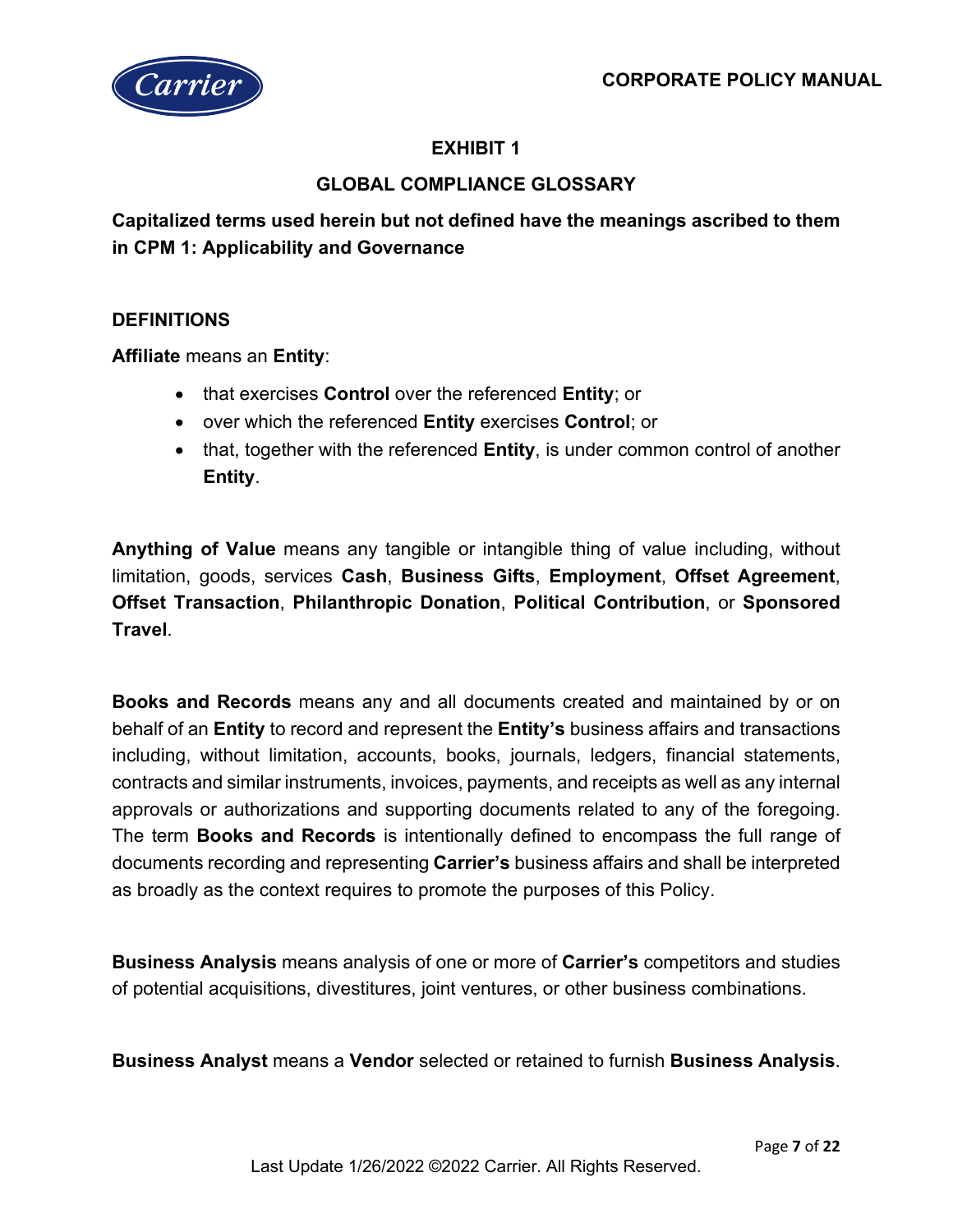

**Business Gift** means anything of value offered or given by or on behalf of **Carrier** to any **Third Party** where full consideration (i.e., money or item of equivalent fair market value) is not received in return. **Business Gifts** include, without limitation, tangible goods (e.g., souvenirs, memorabilia, **Promotional Items**, etc.), hospitalities (e.g., food and beverage consumed during business meetings or events), privileges (e.g., memberships), and social activities (e.g., cultural and sporting events, golf, other forms of entertainment, etc.) whether or not hosted at **Carrier** facilities, as well as **Sponsored Travel**.

**Business Purpose** means activities, conduct, or events directly related to:

- promotion, demonstration, or explanation of Carrier products or services;
- negotiation and execution of contracts for the sale thereof
- activities, conduct, or events required to support the foregoing (e.g., meetings between senior executives or contract negotiation teams, inspections of Carrier manufacturing/installation sites, testing of or training related to Carrier products and services, etc.)

**Carrier PAC** means the Carrier Global Corporation Federal Political Action Committee.

**Cash** means the following, in any amount:

- legal currency or tender of any kind (including holiday/festival red envelopes/packets);
- cash equivalents; i.e., instruments and items that are:
- readily convertible to cash (e.g., checks, travelers' checks, bearer instruments, notes, and similar instruments);
- exchanged as de facto currency or as part of fungible exchange or re-gifting practices (e.g., tangible or intangible (digital) pre-paid gift/shopping cards or coupons (including mooncake coupons) and cigarettes (other than for immediate consumption)); or securities (e.g., equity or debt instruments of any kind).

**Collection** means activities (e.g., verbal/written communications, legal process, etc.) to recover trade account receivables or other monies due and owing to **Carrier** by any **Third Party** including, without limitation, any **Customer** or **Government**.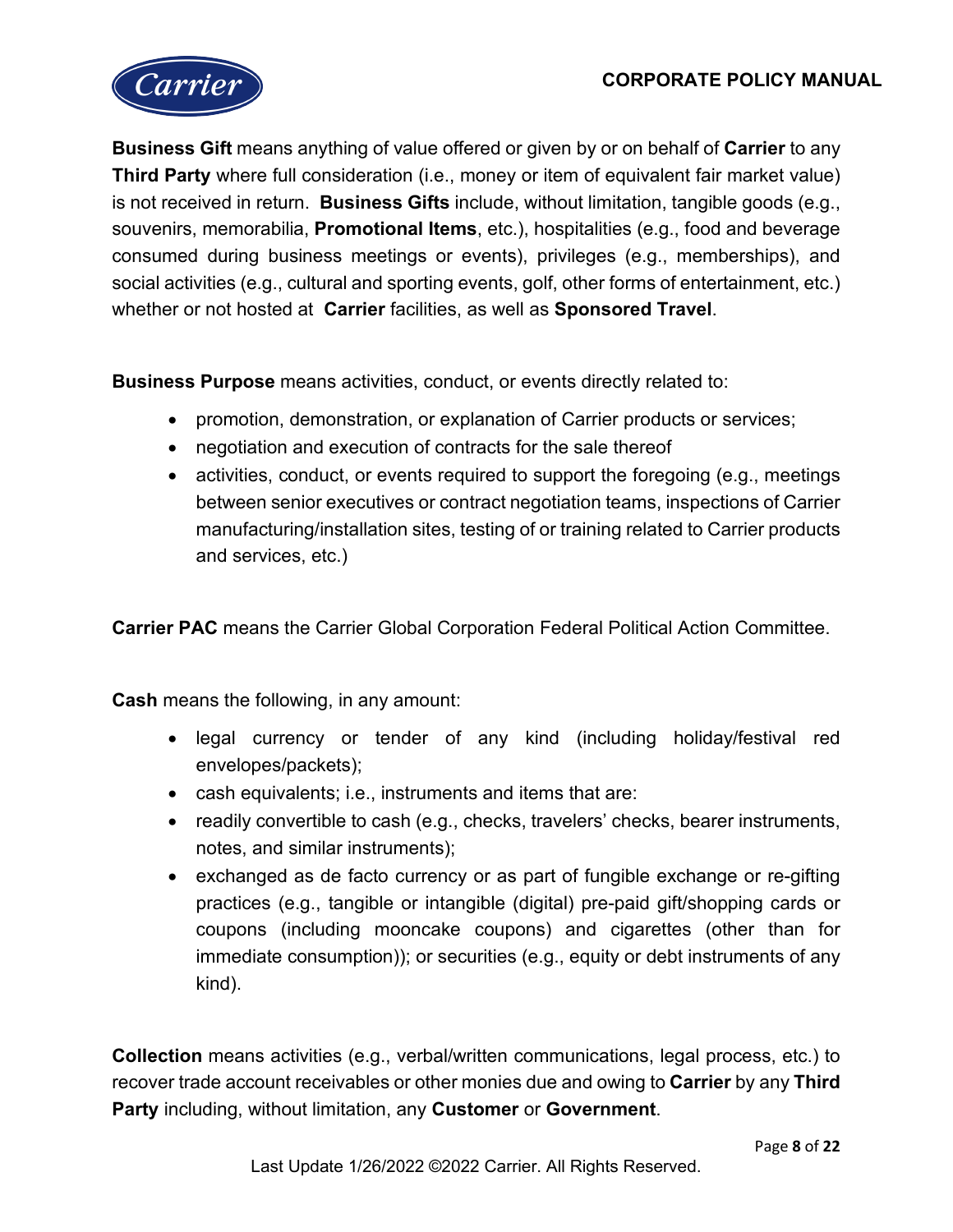

**Collection Agency** means a **Vendor** selected or retained to furnish **Collection**.

**Conflict of Interest** means a circumstance or set of circumstances where a Carrier director, officer, or employee has not acted or may not act solely in the best interests of Carrier due to an actual or potential conflict between his or her official duties owed to the company and his or her individual interests including, without limitation, those arising from personal relationships, personal gain, financial investments, or services rendered or obligations owed to third parties.

**Consultant** means a **Vendor** selected or retained to furnish **Consulting**.

**Consulting** means advisory or analytical services generally of a professional or technical nature, including opinions and reports, but excluding **Lobbying** or **U.S. Government Marketing**, **U.S. Government Sales**, or other marketing/promotion of Carrier products or services

**Contingent Compensation** (also known as commission) means compensation to a **Sales Intermediary** in a **Direct Sales Transaction** in the form of either a fixed percentage of the net sales price of the products/services sold or a fixed/flat monetary amount, that is conditional in obligation and payment upon consummation by Carrier of the **Direct Sales Transaction** and receipt by Carrier of all or part of the net sales price, respectively.

**Control** means the power, directly or indirectly, to:

- vote more than 50% of an **Entity's** securities having voting power to appoint members of the **Entity's** governance body; or
- direct or cause the direction of an **Entity's** day-to-day business decisions and policies, whether through the ownership of voting securities, by contract, or otherwise.

**Corrupt Payment** (also known as corruption, bribery or bribe) means any **Facilitating Payment**, or **Anything of Value** authorized, offered, promised, or provided, directly or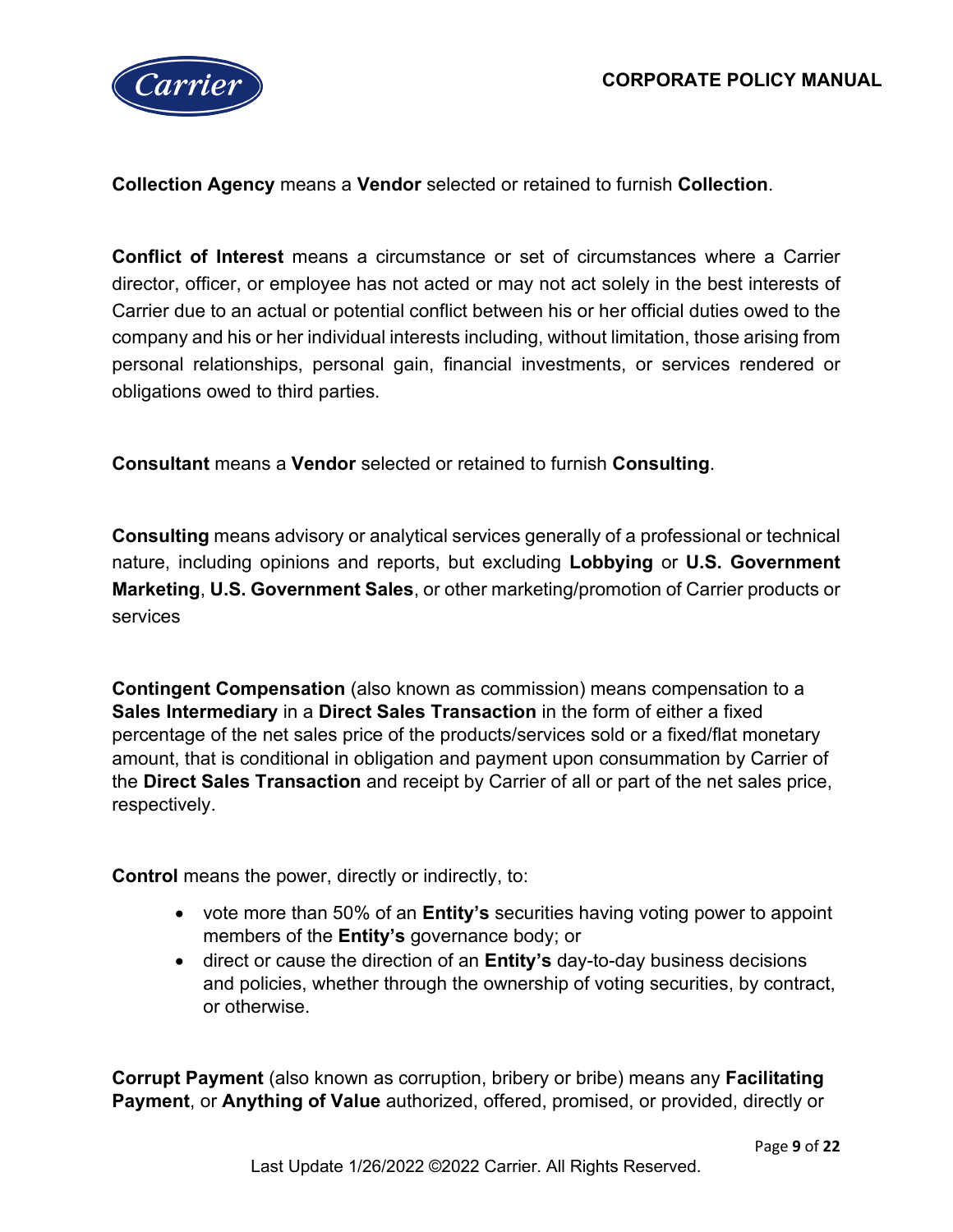

indirectly, to improperly influence an official or business act or to secure any improper advantage. **Corrupt Payment** excludes any **Anything of Value** provided in response to a bona-fide extortionate demand by a **Third Party** which places a **Carrier** employee under imminent threat of physical harm.

**Customer** means any **Third Party** that purchases and uses or consumes Carrier products or services.

**Customer Requested** means a **Philanthropic Donation** that is requested: (1) by or for the benefit of a **Customer** or an **Affiliate** thereof/**Related Party** thereto; (2) on behalf of a **Customer** by a **Distributor** or **Non-Employee Sales Representative**; or (3) in furtherance of an existing or prospective **Customer** relationship or related to a transaction for the sale of Carrier products or services.

**Customs Broker** means a **Vendor** selected or retained to furnish **Customs Services**.

**Customs Services** means those activities involving transactions with customs officials or other **Government** agencies to import and/or export goods to and/or from, and/or transport goods across boundaries within, a country in connection with Carrier business. Such activities include, but are not limited to, preparation and submission of documents; classification and valuation of goods; payment of duties, taxes or other charges; and clearance of goods into the importing country and/or out of the exporting country, or internal jurisdiction, in accordance with applicable **Government** requirements.

#### **Designated Recipient Organization** means any **Recipient Organization**:

- that is a **Government**;
- in which a **Government Official** or any **Related Party** of any **Government Official** holds an ownership or senior management position, or is otherwise able to influence its marketing, grant solicitation, management, or operations;
- not readily classifiable under applicable law or regulation as a U.S. Internal Revenue Code Section 501(c)(3) **Entity** or its non-U.S. equivalent; or
- designated by VP GEC.

**Designated Visitor** means any visitor who is a citizen or national of a country designated by the **Carrier Corporate** Vice President, Global Ethics and Compliance.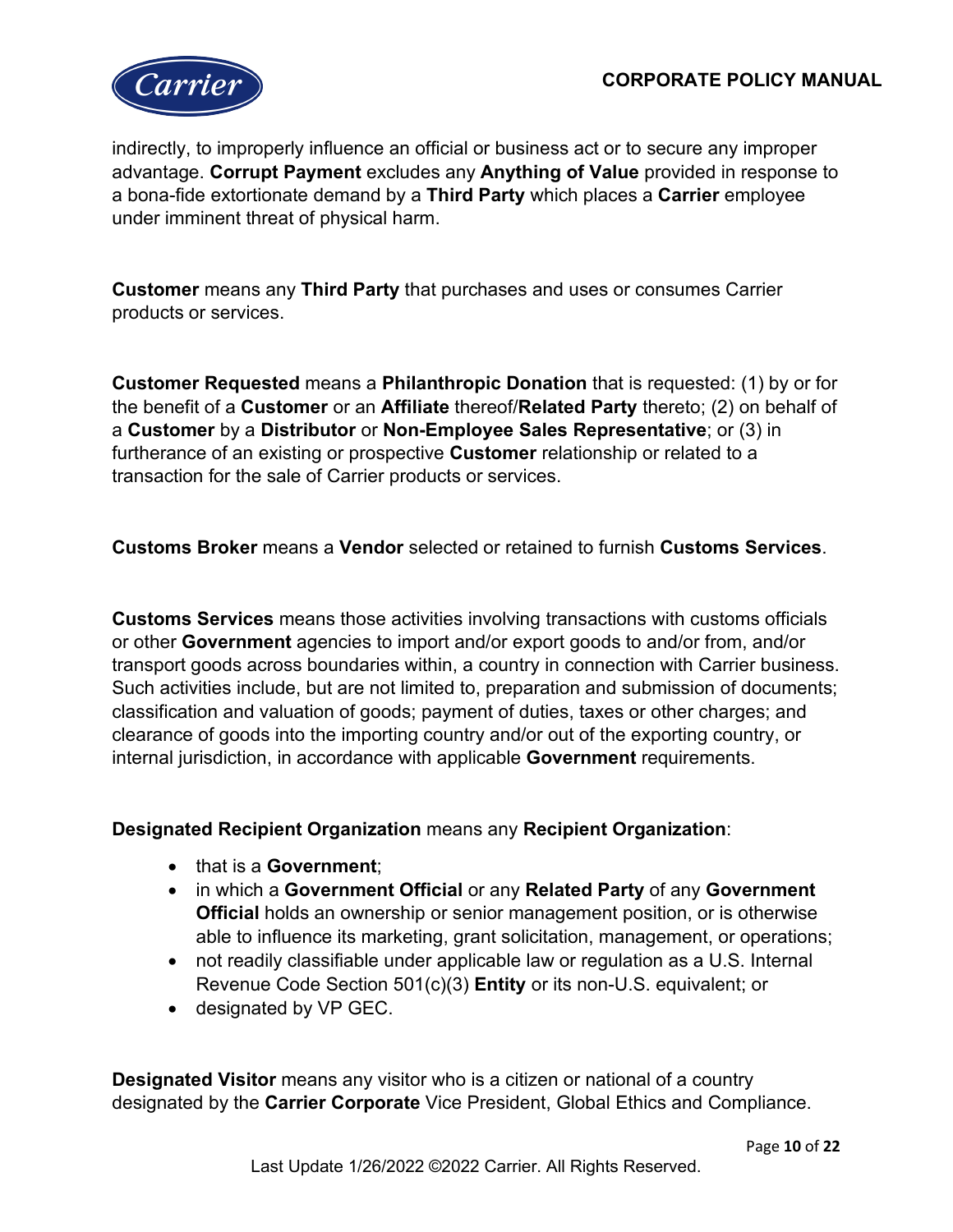

**Direct Sale Transaction(s)** means a contract for sale of Carrier products or services between Carrier and a **Customer**.

**Distributor** means any existing or prospective **Vendor** that has not been granted an exception or exemption, and is selected or retained to undertake an **Indirect Sale Transaction** regardless of whether or not such **Entity**:

- holds themselves or itself out as being in the business of **Indirect Sales Transactions** or the like on behalf of Carrier or others; or
- has acted or is acting in a different capacity (e.g., **NSR**, other **Vendor**) on behalf of Carrier or others.

For clarity, the intention is to govern those **Vendors** engaging in **Indirect Sale Transactions** and who have a primary duty of care and loyalty (arising by contract or otherwise) to Carrier. Accordingly, **Distributor** excludes, in addition to any **Vendors** granted an exception or exemption, **Third Party** commercial retailers (e.g., "big-box" or department stores, retail outlets) that re-sell to the general public at-large, as well as general contractors that purchase products (Carrier and non-Carrier) for the purpose of resale to **Customers** on the basis of competitive bid or selection**.**

**Eligible Recipient Organization** means a "not-for-profit" **Entity** (i.e., U.S. Internal Revenue Code Section 501(c)(3) or its non-U.S. equivalent) that has as its primary mission and operational focus the management of programs with a **Philanthropic Purpose** and a demonstrated record of integrity and effectiveness in discharging such programs.

**Employment** means the hire or retention of an individual as a:

- Carrier employee (including, without limitation, as a full-time, part-time, temporary, leased employee, or intern, whether or not compensated);
- **Vendor** (including, without limitation, as a **Consultant**, **Distributor**, **Lobbyist**, **Non-Employee Sales Representative** (including those furnishing **U.S. Government Marketing** or **U.S. Government Sales**) or other **Service Vendor**); or
- employee or contractor of a **Vendor** who will:
- be hired or retained by the **Vendor** at the request of Carrier; or
- who will provide services related to Carrier business or affairs.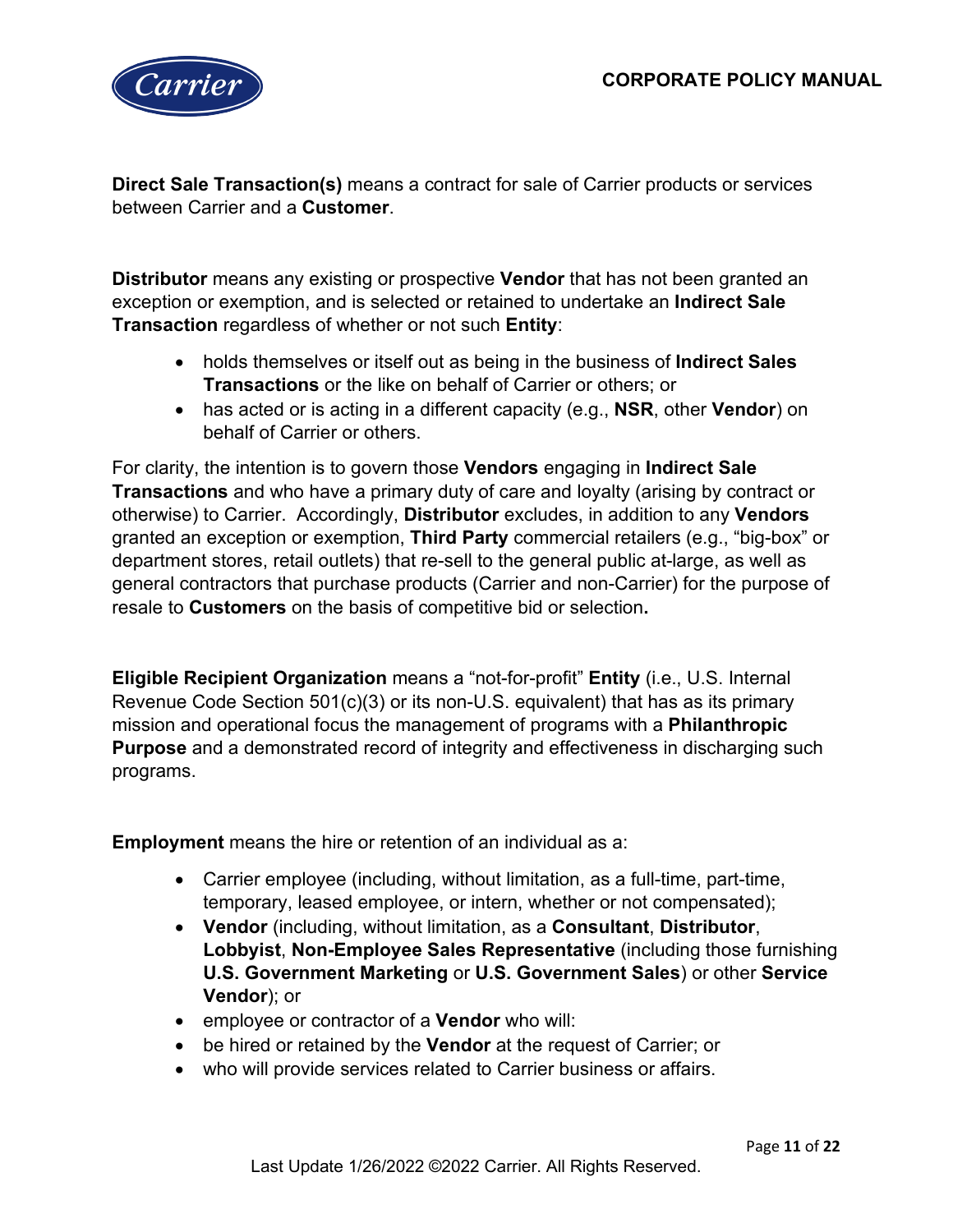

**Entity** means any corporation, limited liability company, partnership, sole proprietorship, trust, or similar entity, or other organization, whether or not "for-profit."

**Exempted Philanthropic Donation** means a **Philanthropic Donation** in the form of either volunteer services by Carrier employees or in-kind donations directly from Carrier of de minimus value (e.g., backpacks, books, common medicines, instructional booklets, reading glasses, school supplies, textbooks, etc.) to special groups in need (e.g., school children, elderly, infirm, or ill).

**Facilitating Payment** means **Anything of Value** authorized, offered, promised, or provided to a **Government Official** for the purpose of securing or expediting the performance of a **Routine Government Action**. **Facilitating Payment** excludes a fee paid to a **Government** department, ministry, agency, or bureau in accordance with published guidelines, procedures, or regulations that expressly authorize the performance or expedition of a **Routine Government Action** upon receipt thereof.

**Field Contractor** means an existing or prospective **Vendor** selected or retained to furnish **Field Services**.

**Field Services** means any of following (partial or complete) with respect to goods, equipment, or products offered for sale or sold to, or serviced or maintained for, **Third Parties** by Carrier, and not otherwise owned and operated by Carrier:

- installation (including hoisting, rigging, positioning);
- certifying, commissioning or testing;
- maintenance, repair, or overhaul;
- modification or modernization;
- de-certifying or de-commissioning;
- dis-assembly, scrapping, or teardown; or
- related aftermarket or post-sale services, including ancillary works at project or jobsites to facilitate any of the foregoing.

**GGR** means the Carrier Global Government Relations office.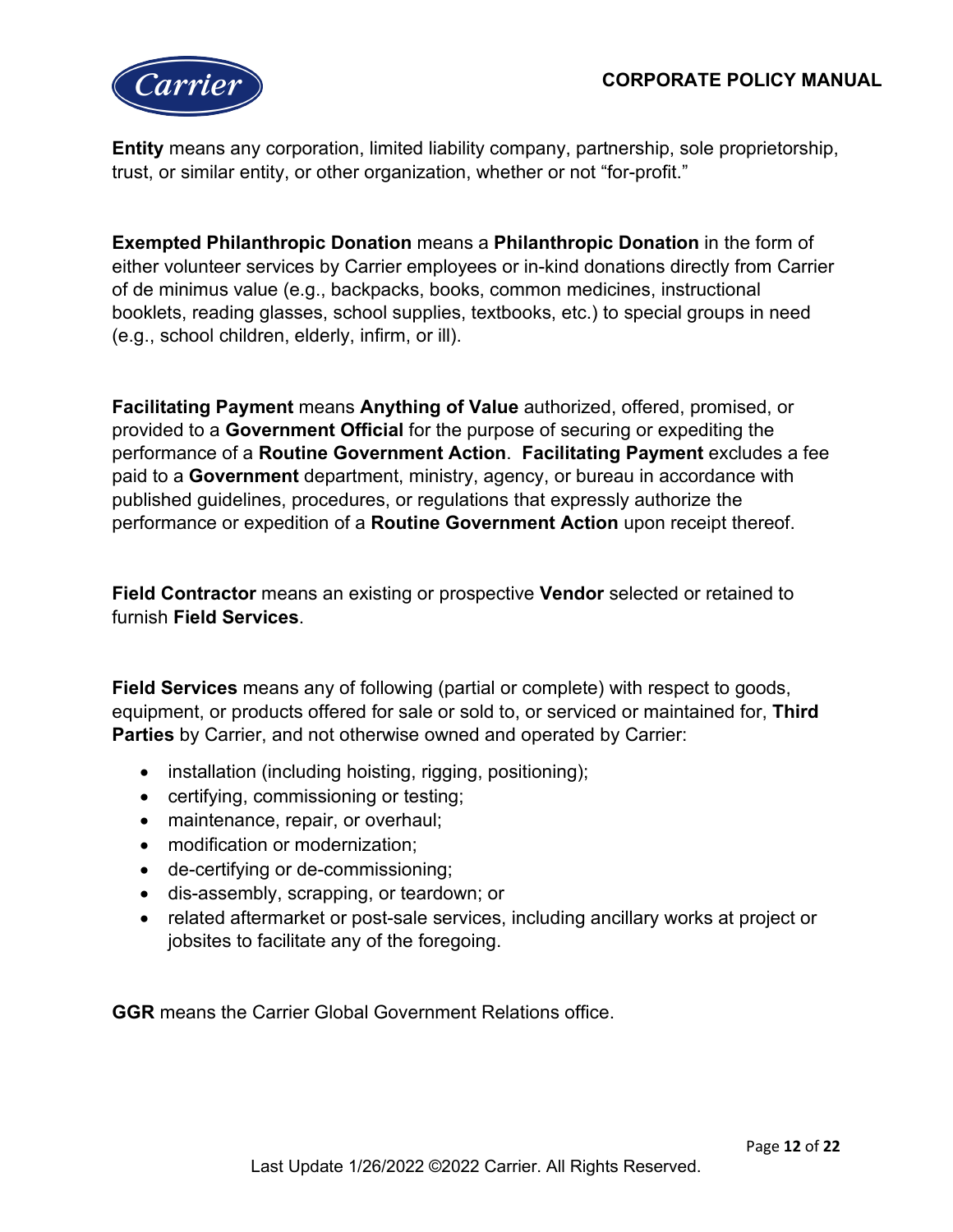

#### **Government** means any:

- government, U.S. or non-U.S., whether at the national, regional, local, or municipal level;
- **Government Aviation Authority (GAA)**;
- airline owned or operated by a government;
- **Entity** acting in an official capacity on behalf of a government;
- **Entity**, company, or business in which the government exerts **Control**;
- political party;
- public international organization (e.g., United Nations, World Bank, World Trade Organization, International Civil Aviation Organization, etc.); or
- department, agency, subdivision, or instrumentality of any of the foregoing.

**Government Incentive/Tax Advocate** means a **Vendor** selected or retained to furnish **Government Incentive/Tax Advocacy**.

**Government Incentive/Tax Advocacy** means activities undertaken to obtain tax or other economic incentives furnished by, or recover tax credits, rebates, or refunds from, any **Government**.

**Government Official** means any employee, officer, director (whether elected or appointed), contractor, consultant, or representative hired/engaged by or authorized to act for or on behalf of a **Government** or any candidate for any position therein.

**Government Requested** means a **Philanthropic Donation** that is requested: (1) by or for the benefit of a U.S. state/local or non-U.S. **Government** or U.S. state/local or non-U.S. **Government Official**, or any Affiliate thereof/Related Party thereto; (2) on behalf a U.S. state/local or non-U.S. Government or U.S. state/local or non-U.S. **Government Official** by a **Distributor**, **Lobbyist**, or **Non-Employee Sales Representative**; (3) in furtherance of an existing or prospective relationship with a U.S. state/local or non-U.S. **Government** or U.S. state/local or non-U.S. **Government Official** or related to a **Government Transaction**.

**Government Transaction** means: (a) a transaction involving the sale of Carrier products or services to any: (i) U.S. state/local or non-U.S. **Government** or **Government Official**; or (ii) to any **Entity**, company, business, agency, or instrumentality in which a U.S. state/local or non-U.S. **Government** owns more than a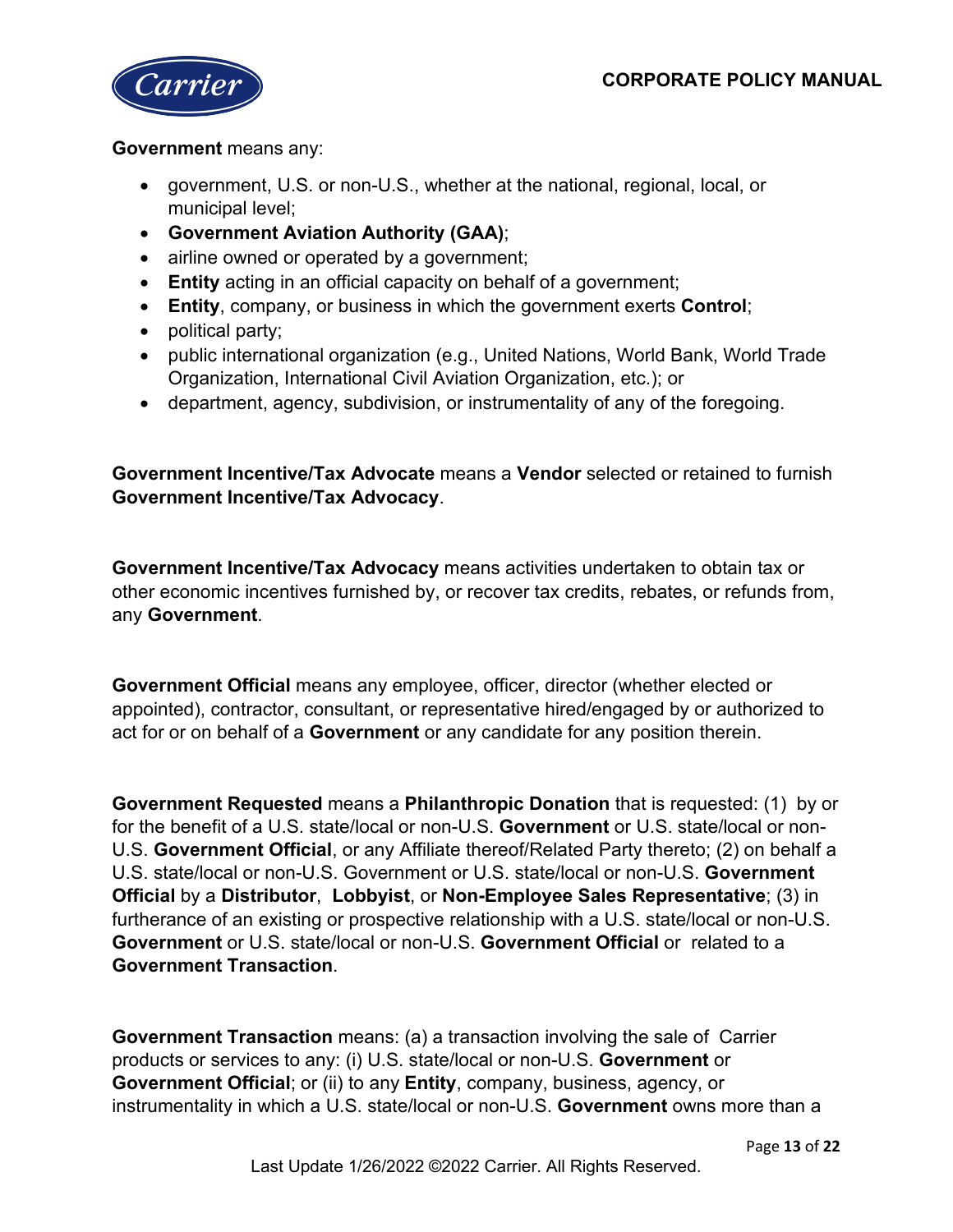

50% interest or exercises **Control** (in cases where the U.S. state/local or non-U.S. **Government** owns an interest equal to 50% or less, the lead counsel/designee of the Reporting Unit (Reporting Unit initiated requests) or VP GEC (Corporate initiated requests) shall determine whether the transaction constitutes a **Government Transaction**); or (b) legislative, regulatory, or other action or forbearance by a US state/local or non-U.S. Government affecting Carrier affairs.

## **High-Level U.S. Federal Government Employee** means any **U.S. Federal Government Employee** who is/was a:

- military officer of flag rank (O-7 and above);
- political appointee (regardless of salary level); or
- other senior official (including appointed or career Senior Executive Service ("SES") official) compensated at rate consistent with pay levels V-I of the Executive Schedule<sup>1</sup>.

**Higher Risk Services** means any or all of the following services:

- **Collection**
- **Customs Services**
- **Immigration Services**
- **Services** of an individual who is a current or former **Government Official**
- **Government Incentive/Tax Advocacy**
- Travel Services in connection with Sponsored Travel.

**Higher Risk Service Vendor** means a **Vendor** selected or retained to furnish **Higher Risk Services**.

**Immigration Assistance** means any written correspondence (e.g., invitation letters), communications, or representations provided by Carrier to immigration authorities or other agencies of **Government**, whether directly or indirectly through any **Immigration Vendor**, to assist any **Third Party** to obtain authorization(s) (e.g., passport, travel authorizations, exit and/or entry visa) to leave the origin country and/or to enter the destination country in connection with activities related to existing or prospective Carrier business or regulatory affairs.

<sup>1</sup> The U.S. Office of Personnel Management publishes **[salary tables](https://www.opm.gov/policy-data-oversight/pay-leave/salaries-wages/)**. For CY 2019, Executive Schedule pay rates range from \$156,000 for Level V to \$213,600 for Level I.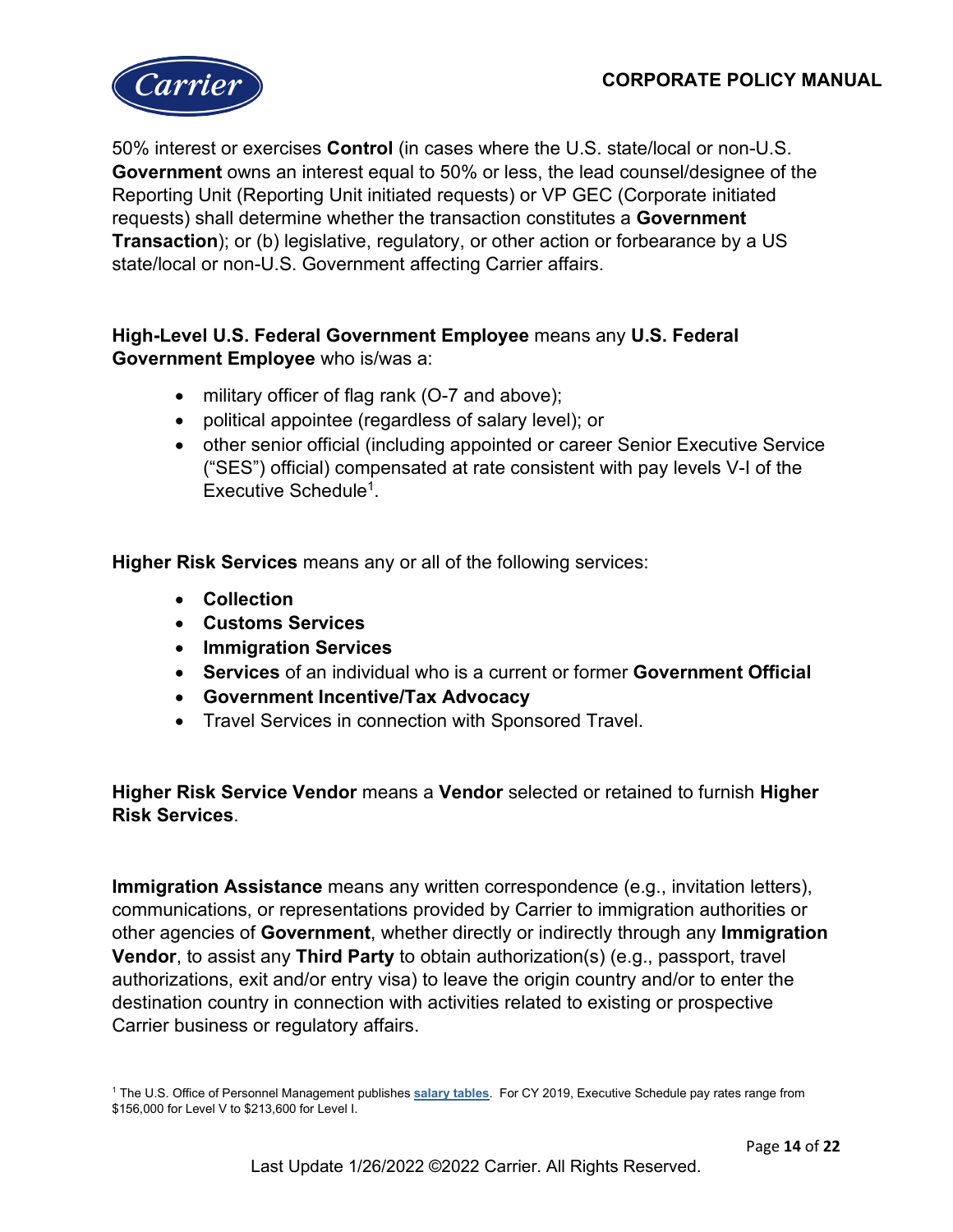

**Immigration Services** means activities undertaken to obtain necessary authorizations from immigration authorities or other agencies of **Government** for an individual to exit his/her country of origin or to enter and conduct certain activities within another country in connection with existing or prospective Carrier business or regulatory affairs including, without limitation, **Immigration Assistance**.

**Immigration Vendor** means a **Vendor** selected or retained to furnish **Immigration Services**.

**Independent Contractor** means a **Services Vendor** who contracts directly with Carrier to provide **Services** but is not an employee of Carrier. **Independent Contractors** (including **Consultants**) are not placed at Carrier through a **Third Party** staffing agency or leasing organization. **Independent Contractors** are not paid from a Carrier payroll and, as a matter of law and Carrier policy, are not considered employees or "common law employees" so long as they are properly classified. **Independent Contractors** are not entitled to participate in Carrier programs, attend employee-only functions or otherwise be provided perquisites traditionally limited to employees.

**Indirect Sale Transaction(s)** means a contract for sale of Carrier products between Carrier and a **Sales Intermediary** with the intent or result that such **Sales Intermediary** takes title to such products for the purpose of resale (whether or not on its own account) to a **Customer**.

**Individual Service Vendor** means a **Service Vendor** in which a single individual exerts **Control** or furnishes the **Services** offered or provided (e.g., sole proprietorship or single-member corporation, limited liability company, or partnership).

**Leased Employee** means an individual, often referred to as an "agency temporary", who is employed by a **Third Party** staffing agency to provide **Services** to Carrier pursuant to an agreement with the staffing agency. **Leased Employees** include individuals retained from CDI, Manpower, Kelly or similar temporary staffing organizations. **Leased Employees** are not entitled to participate in Carrier employee benefits programs. Carrier does not incur payroll tax obligations for **Leased Employees** who are properly classified, because the staffing agency will be responsible for this.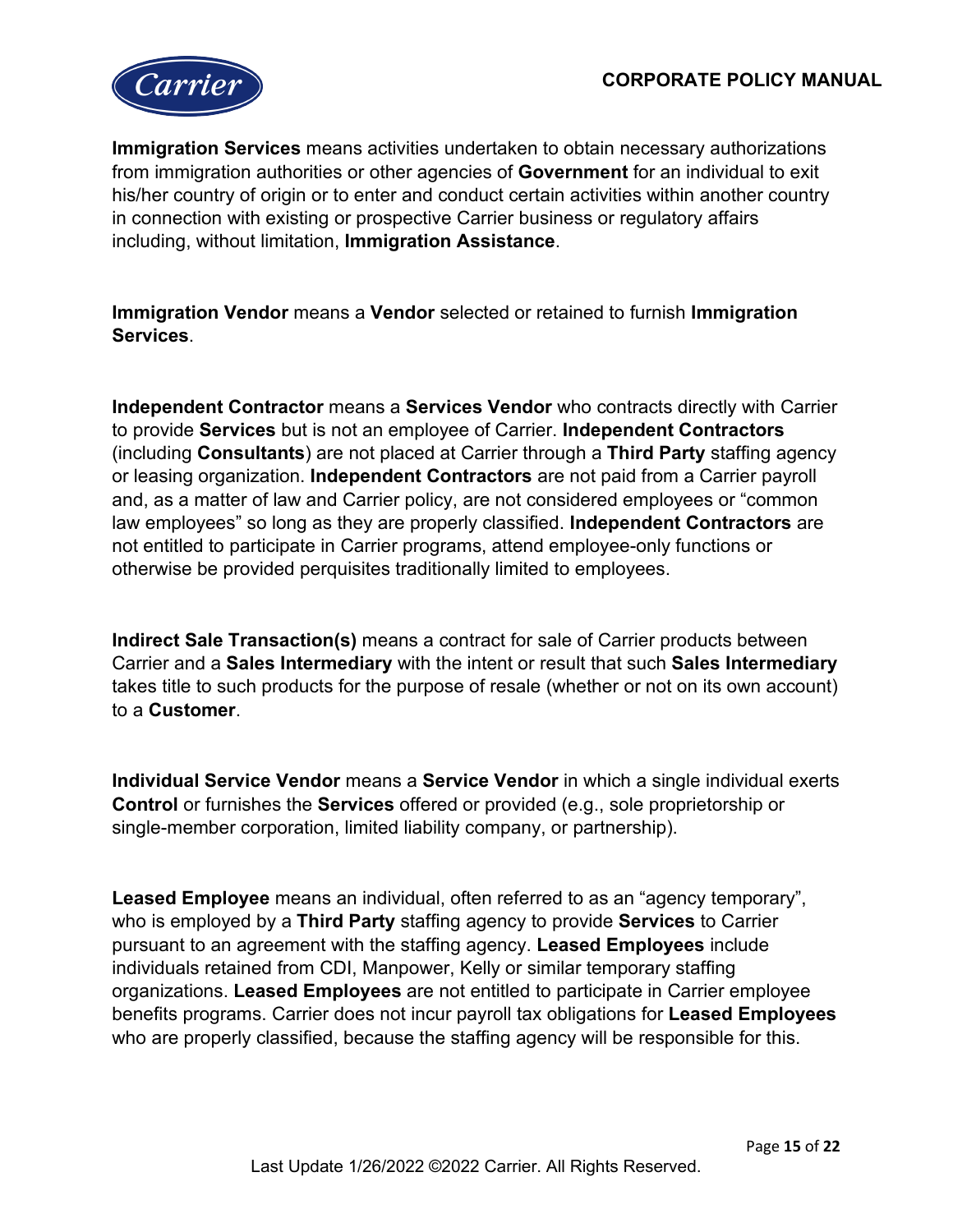

#### **Lobbying** means any:

- contact or communication (written or verbal) by or on behalf of Carrier with any **Government** or **Government Official**, or an **Affiliate** of or **Related Party** thereto, for the purpose of advocacy on legislative, regulatory, or policy matters or programs (including the negotiation, award, or administration of a U.S. federal **Government** permit or license) including, without limitation, contact or communication with any:
	- o members or staff of the U.S. Congress;
	- o the President, Vice President or political appointees in the U.S. executive branch;
	- $\circ$  general or flag officers in the U.S. military;
	- o U.S. state/local government legislatures or agencies with regard to legislation, regulations, treaties, policies or programs (including negotiation, award, or administration of a permit or license);
	- $\circ$  other activity that falls within the definition of lobbying or a lobbyist under any U.S. (federal, state/local) or non-U.S. laws or regulations, and the individual or firm undertaking such activities is expected to discharge obligations (e.g., registration, reporting, etc.) in accordance with such laws or regulations.

The determining factor is the nature of contacts, communications, and activities to be undertaken, not the status or affiliation of the individual or firm; **Vendors** other than **Lobbyists** may be deemed to have engaged in **Lobbying** if undertaking one or more of the foregoing activities.

**Lobbyist** means an existing or prospective **Vendor** selected or retained by Carrier to furnish **Lobbying**.

**Material Change** means, with respect to a **Sales Intermediary**, any change in:

#### **Control**;

- ownership in excess of 10% that, in the opinion of BU Representative or BU legal counsel, increases compliance risk and warrants additional due diligence;
- other fact or circumstance that, in the opinion of the BU Representative or legal counsel, materially increases the compliance risk; or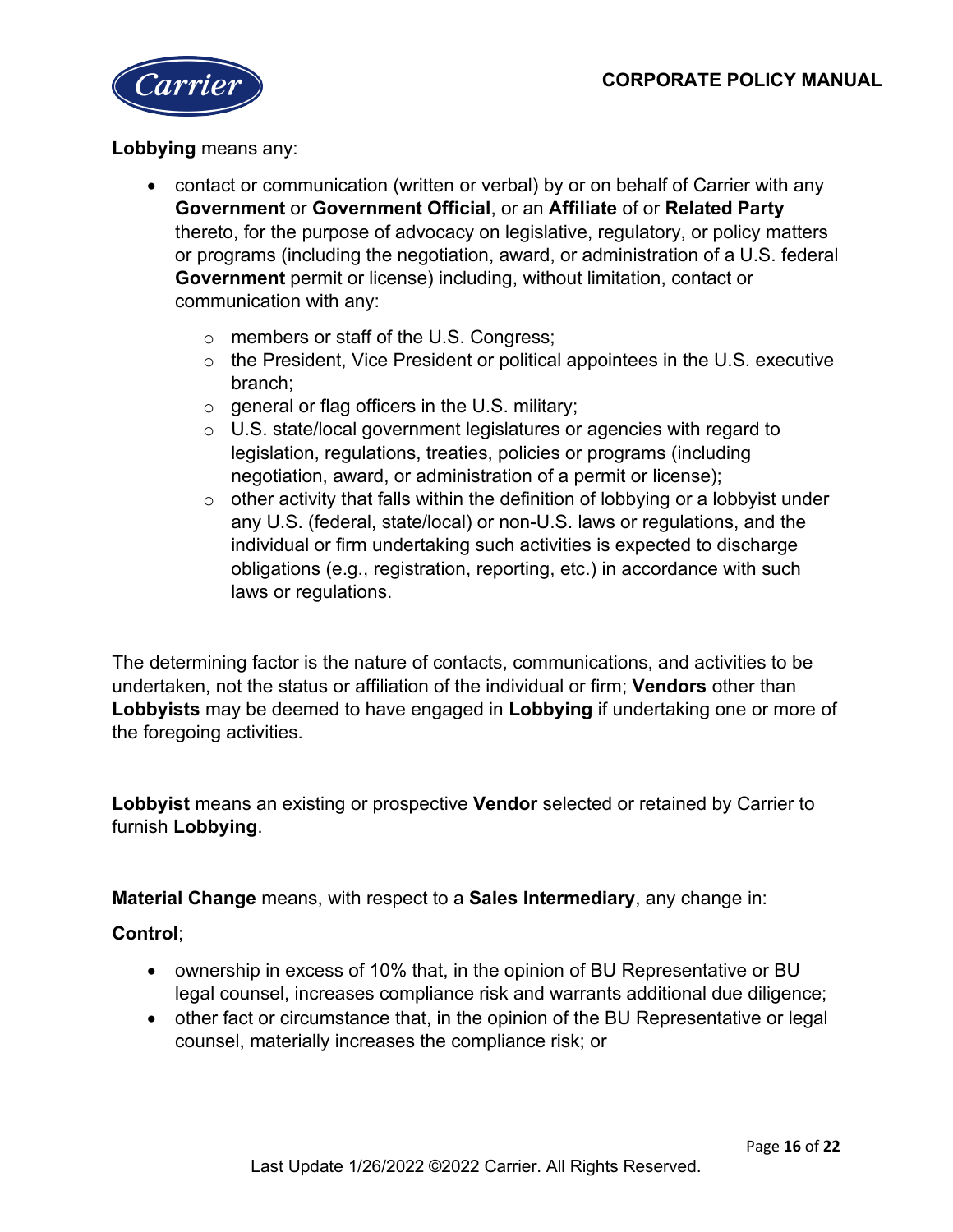

• for the purposes of required Corporate approvals, any amendment to a Sales Intermediary Agreement previously approved by Corporate that increases either the compliance risk or compensation from that previously approved.

**Nominal Value** means a **Value** of ≤USD50 as adjusted for purchasing power parity.

**Non-Employee Sales Representative** (**NSR**) means any existing or prospective **Vendor** that has not been granted a block exemption and is selected or retained to assist **Carrier** in identifying and securing a **Direct Sale Transaction**, **Offset Agreement**, or **Offset Transaction**, or to provide **U.S. Government Marketing** or **U.S. Government Sales**, in each case in exchange for compensation (in any amount, form, or manner), regardless of whether or not such **Entity**:

- holds themselves or itself out as being a **NSR**, or as being in the business of identifying and securing **Direct Sale Transactions** or **Offset Transactions** or providing **U.S. Government Marketing** or **U.S. Government Sales** or the like, on behalf of Carrier or others; or
- has acted, or is acting, in a different capacity (e.g., **Distributor**, **Vendor**) on behalf of Carrier or others.

**Outsourcing** means a situation where Carrier determines it will contract all or part of an existing Carrier managed **Service** to a **Third Party** (such as the IT outsourcing to DXC). This may or may not include a transition of Carrier employees to the contracting company.

**Philanthropic Donation** means a donation of funds, property, products, and services by or on behalf of Carrier for a **Philanthropic Purpose**.

**Philanthropic Purpose** means undertakings intended to benefit, ameliorate, or uplift human-kind at-large (either mentally, morally, or physically) that are recognized by Section 501(c)(3) of the U.S. Internal Revenue Code and for which full consideration is not expected or received in return.

**Political Contribution** means financial or other support by or on behalf of Carrier (including via a **Carrier Political Action Committee (PAC)**) to any candidate for **Government** office (whether elected or appointed) or to any political party or similar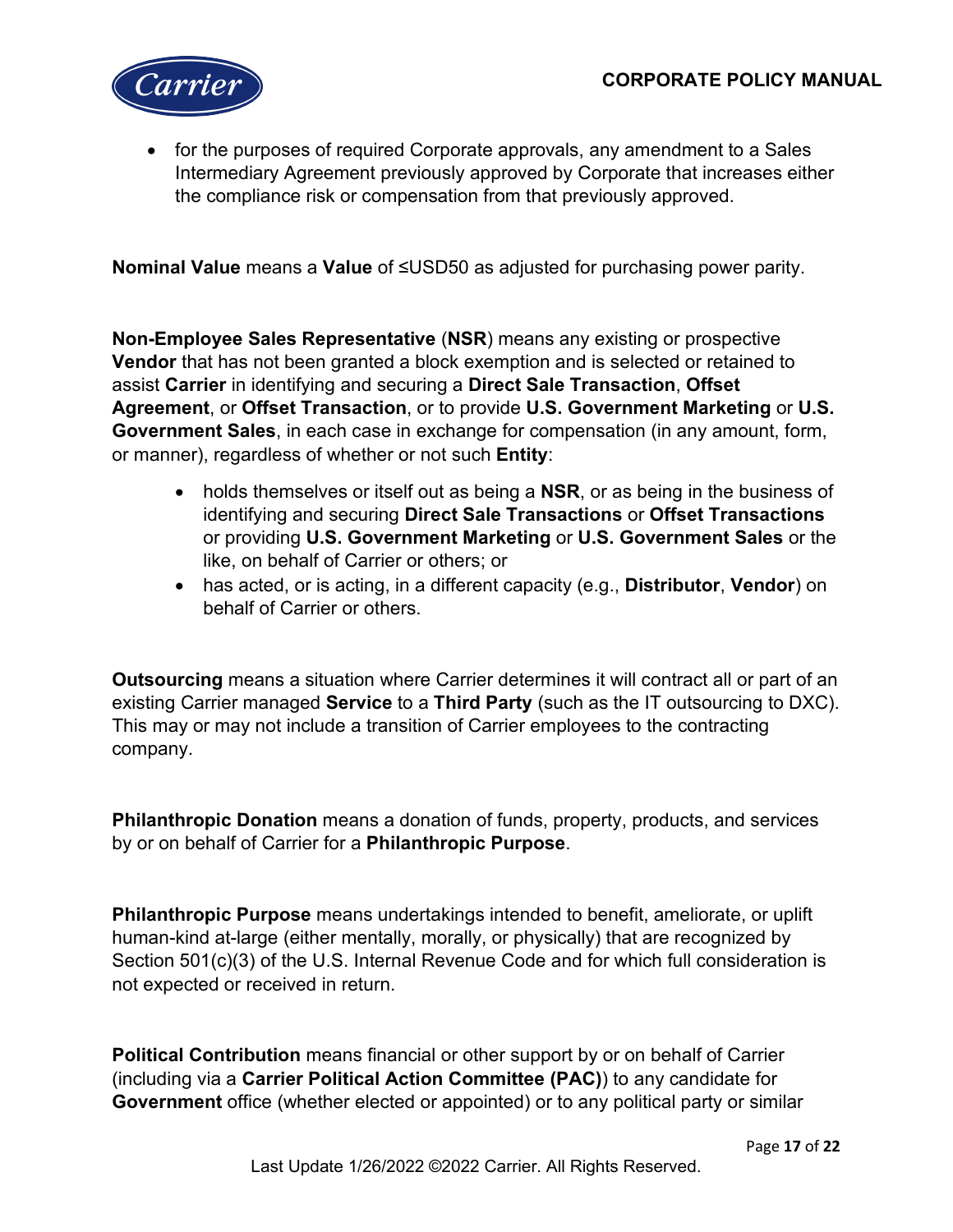

**Entity** organized for the purpose of furthering political advocacy or candidate for **Government** office, in each case within or outside the U.S.

**Prohibited Recipients** means any:

- individual (including, without limitation, any **Customer** representative or **Government Official**) other than in-kind **Exempted Philanthropic Donations**;
- "for profit" **Entity**;
- **Entity** supported primarily (i.e., greater than 50%) by taxes (excepting **Philanthropic Donations** to publicly-funded educational institutions;
- political party or other **Entity** engaged primarily in promoting candidates for office or in political advocacy;
- religious organization (excepting **Philanthropic Donations** to religious organization supporting one or more Carrier approved causes made available by such organization to members and non-members alike);
- **Entity** (or principals or known **Affiliates** thereof) that is a denied or restricted party on any **Government**-issued watch list or appears in any **Operating Unit's Rejected Vendor File** or that is the alter-ego of a **Vendor** therein.

**Promotional Items** means any tangible good, typically not exceeding **Nominal Value**, bearing the name or logo of Carrier (or any Carrier owned brand – for example, Kidde) or its products or services (e.g., models, apparel, business or office paraphernalia (e.g., coffee cups, paper pads, pens, portfolios), plaques or other commemorative items, and sports paraphernalia, etc.).

**Recipient Organization** means any **Third Party** that is receiving or is requested to receive a **Philanthropic Donation**.

**Rehired Retiree** means an individual who is collecting a pension benefit under one of Carrier's retirement plans and who wishes to return to work at Carrier, in most cases, for a short-term assignment, or on a part-time basis. All retirees who return to work on Carrier payroll who are scheduled to work (or actually work) more than forty (40) hours per month should be provided with a suspension of benefits notification. This gives them the opportunity to elect to suspend pension payments.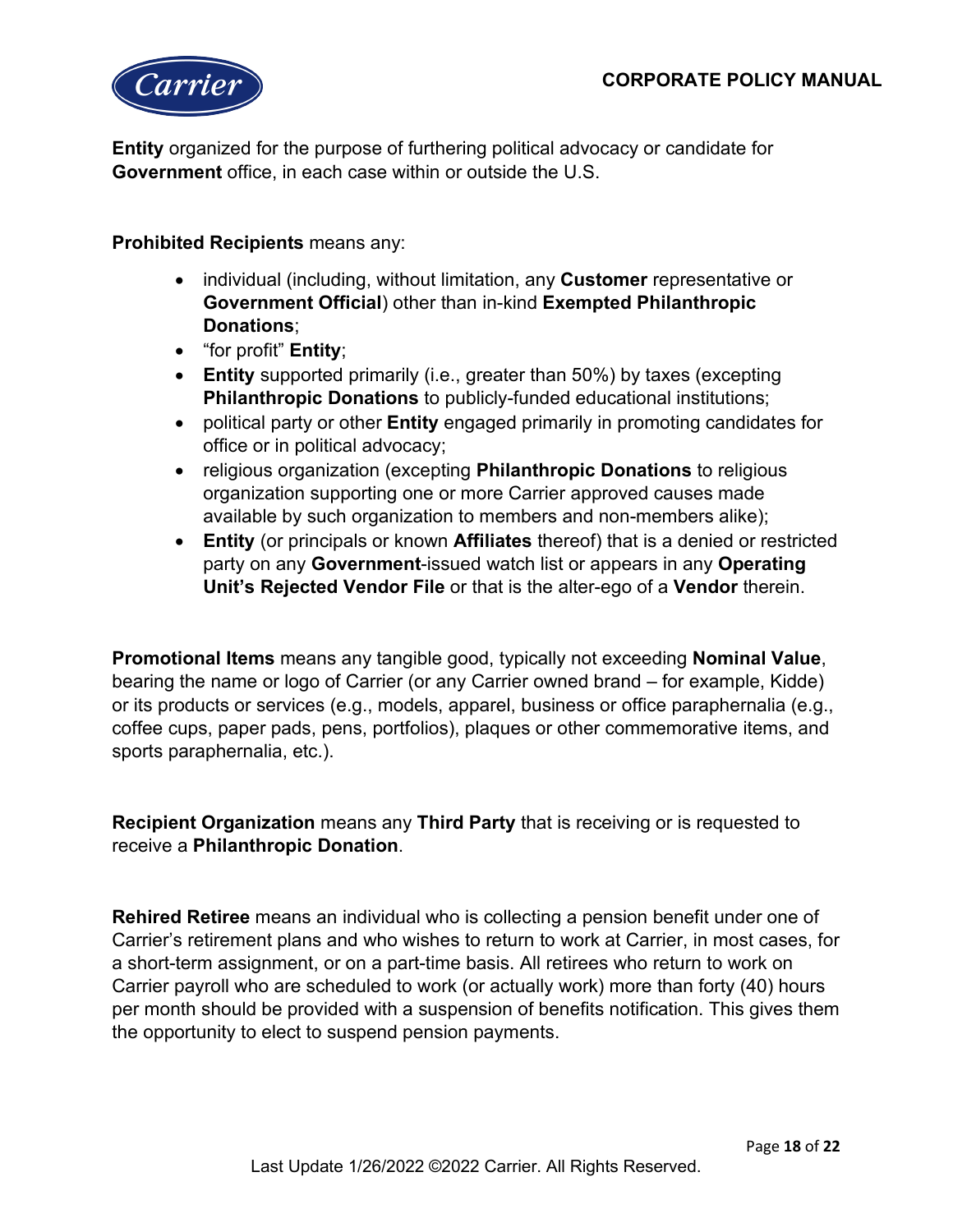

**Rejected Vendor File** means a file maintained by the Reporting Unit (or Sub-Reporting Unit as applicable) of all **Vendors** rejected or terminated for cause by the particular unit.

**Related Party** means, with regard to:

- an individual, an immediate or extended family member of such individual including, without limitation, parents, siblings, spouses, uncles, aunts, nephews, and nieces;
- an **Entity**, an **Affiliate** of such **Entity**.

**Routine Governmental Action** means an action or approval that a **Government Official** is duty-bound to perform or provide as a matter of law without discretion.

**Sales Intermediary** is either a **Distributor** or a **Non-Employee Sales Representative (NSR)**.

**Service(s)** means the time and effort of a **Vendor** whose primary purpose is to perform an identifiable task rather than to furnish an end item of goods or supplies; but specifically excluding legal services purchased by the Carrier Legal Department (e.g. retaining outside counsel).

**Sponsored Travel** means any **Immigration Assistance**, accommodations for overnight stay or sleep in any form (e.g., hotel, motel, inn, etc.), or transportation in any form (e.g., ground or air) offered or provided to any **Third Party** in connection with existing or prospective Carrier business or regulatory affairs; provided that **Sponsored Travel** does not include **Immigration Assistance**, accommodations, or transportation offered or provided to a prospective Carrier employee or **Vendor** in connection with the interviewing or procurement process or to existing **Vendors** (including **Consultants**, **Distributors**, and **Non-Employee Sales Representatives**) in connection with internal business meetings or as a form of compensation or reimbursement authorized by **Carrier** policy and/or a written contract between Carrier and the **Vendor**.

**Tax Consultant** means a **Vendor** selected or retained to furnish **Tax Consultancy**.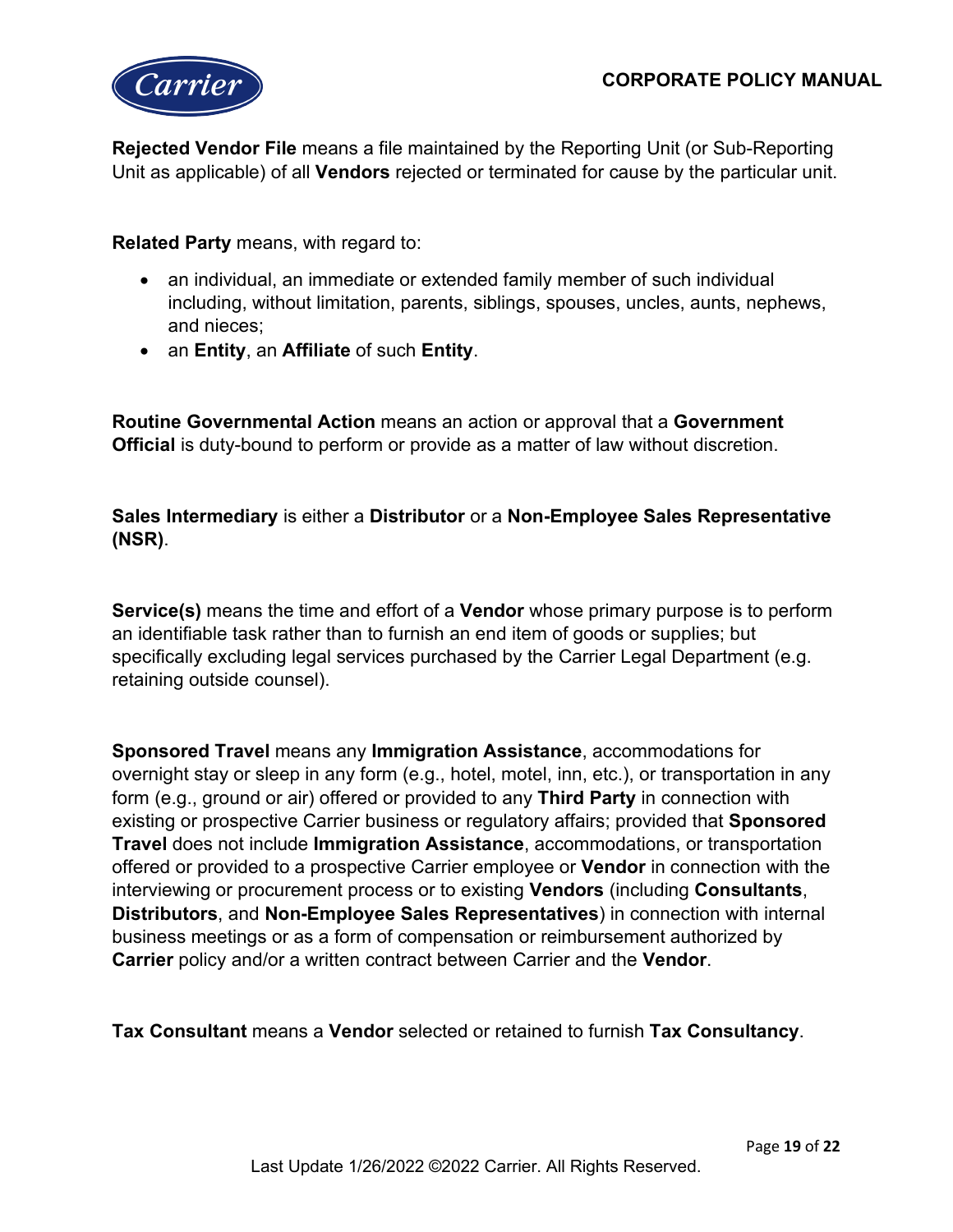

**Tax Consultancy** means tax planning, preparation and filings for tax returns, audit services related to **Government** tax audits, disputes, or investigations, and related consulting/advice.

**Tax Services** means **Government Incentive/Tax Advocacy** or **Tax Consultancy**, as applicable.

**Territory Fee(s)** means the amount payable to a **Sales Intermediary** in the event that Carrier undertakes a **Direct Sale Transaction** or **Indirect Sale Transaction** in a specified territory in violation of an exclusivity provision in a **Sales Intermediary**  Agreement or applicable law.

**Third Party** means, with regard to:

- an individual, any individual that is not an employee of Carrier or any **Affiliate** of Carrier;
- an **Entity**, any **Entity** that is not Carrier or an **Affiliate** of Carrier (for clarity, for the purposes of this Policy, Carrier joint venture partners and **Vendors**, and their respective **Affiliates**, are **Third Parties**).

**Travel Agency** means an existing or prospective **Vendor** selected or retained to furnish **Travel Services**.

**Travel Provider(s)** means an **Entity** in the business of directly furnishing accommodations for overnight stay in any form (e.g., hotel, motel, inn, etc.), or transportation in any form (e.g., ground or air).

**Travel Services** means the arranging (e.g., logistics, payment) of lodging or travel for Carrier employees or in connection with **Sponsored Travel**.

**Unfair Competitive Advantage** means that a contractor competing for award of any U.S. federal or U.S. state/local **Government** contract possesses either:

• proprietary information obtained without proper authorization from an officer or representative of such **Government**; or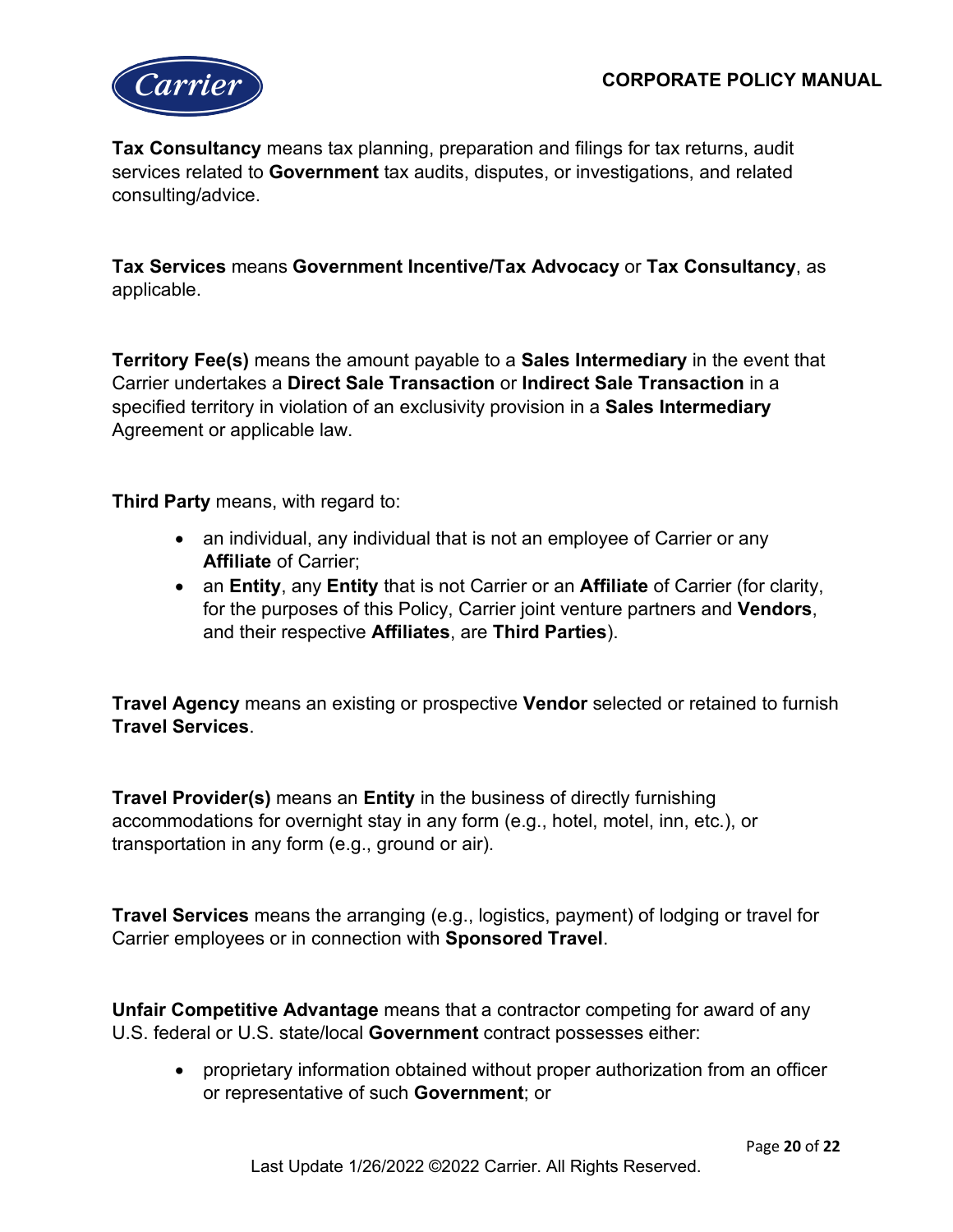

• source selection information relevant to the contract but not available to all competitors, and such information would assist the contractor in obtaining the contract.

# **U.S. Federal Government Employee** means any:

- enlisted person of the armed forces of the U.S. federal **Government**;
- officer of the armed forces of the U.S. federal **Government**; or
- officer or employee (elected or appointed, full or part-time, whether or not compensated) of the executive or legislative branches of the U.S. federal **Government** including, without limitation:
	- o special government employees;
	- o members of federal advisory committees;
	- o elected officers of Congress;
	- o current/former members of Congress;
	- o personal staff of a member of Congress;
	- o employees of committees of Congress; or
	- $\circ$  employees of other legislative offices including, without limitation:
		- Congressional Budget Office;
		- **General Accounting Office; or**
		- **Office of Technology Assessment;**
		- **but excluding clerical, secretarial, or other** similarly-graded employees.

**U.S. Federal Government Requested** and **U.S. Federal Government Transaction** means **Government Requested** or **Government Transaction**, respectively, but involving the U.S. federal **Government** or a U.S. federal **Government Official**.

**U.S. Government Marketing** means assistance furnished by a **Vendor** to **Carrier** related to the preparation of an offer by Carrier for a U.S. federal **Government** contract or subcontract that is predominantly in the form of advice and information, and **Vendor** contacts with **Customers** and **Government Officials** are limited and in the presence of Carrier employees, such as:

- development or identification of business opportunities;
- development or review of Carrier marketing plans or strategies;
- identification of procurement requirements; or
- preparation of bids or proposals, including participation in a "red-team" review.